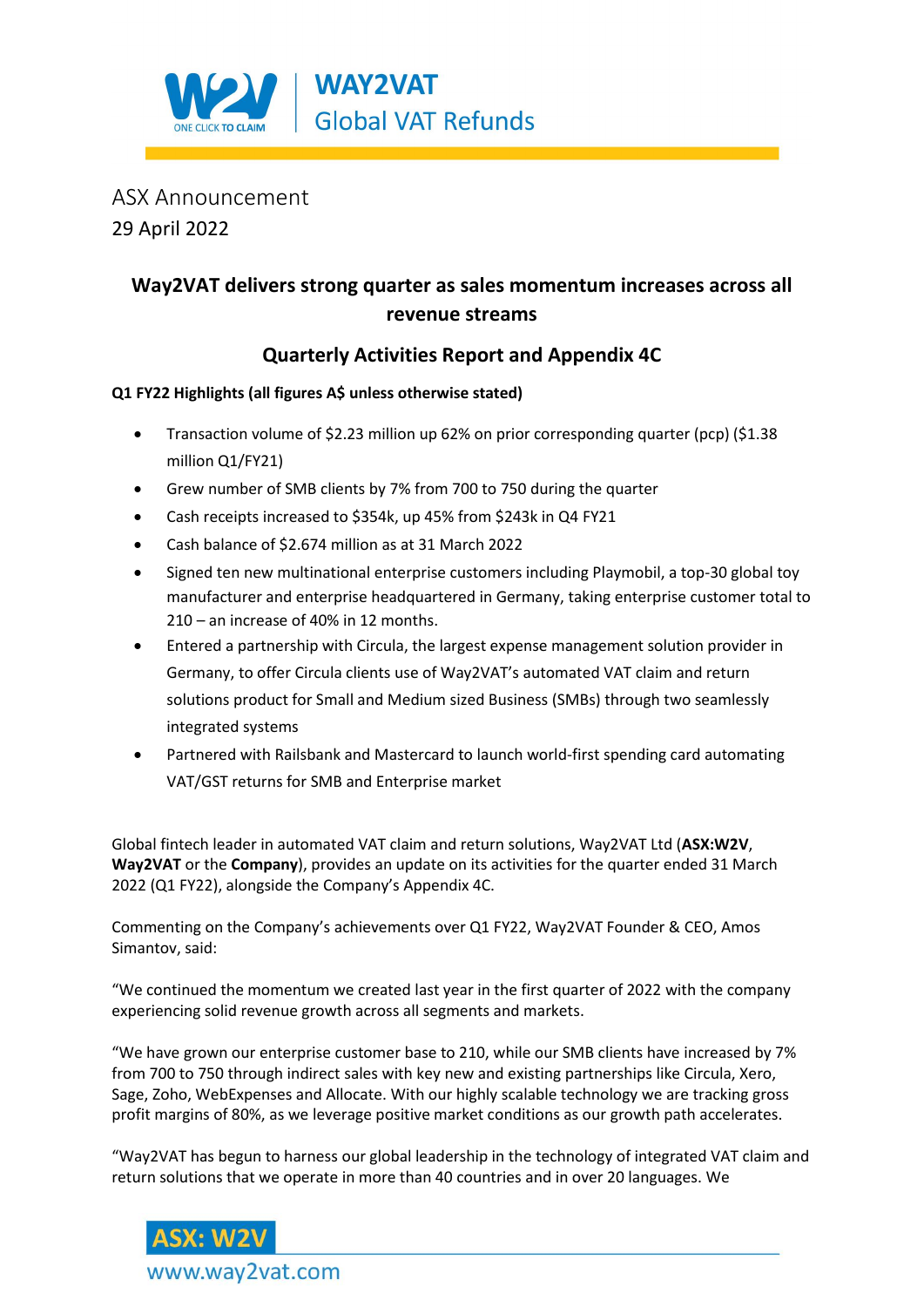

strengthened our platform presence in the DACH economies of central Europe - Germany, Austria and Switzerland."

#### **Financial highlights**

Transaction volume for the quarter increased 62% to \$2.23 million, up from \$1.38 million for the corresponding quarter (Q1 FY21). Cash receipts increased 45% to \$354k, up from \$243k in the previous quarter (Q4 FY21).

During the quarter, \$189k in payments were made to related parties and their associates, being wages for CEO (incl. superannuation equivalent), Chairman, Non-Executive Directors and Strategic Advisor.

#### **Operational highlights**

#### **Enterprise clients**

During the quarter, Way2VAT signed new deals with ten major multinational enterprise clients – taking our enterprise numbers to 210 – a 40% increase in 12 months.

Playmobil, Germany's largest toy manufacturer and one of the top-30 entertainment and toy manufacturers in the world, distributing products to approximately 100 countries, is the largest part of the Brandstatter Group, and is a key example of the type of enterprise client that is finding value in Way2VAT's VAT/GST claim and return solution – initially for its European operations, but with the capability to expand further.

Way2VAT will originate its revenue on each successful VAT and GST reclaim transaction that it processes through its platform. Initially it will be used by about 2,600 employees out of Europe, with potential to expand to the global workforce of more than 5,600, making it a top-10 enterprise client in Europe.

Other Enterprise clients signing with Way2VAT for similar services during the quarter include:

- Super Smashing Ltd (Blink), headquartered in London, the world's first enterprise app designed exclusively for frontline workers that currently supports 80,000 key workers;
- Resources Global Professionals, a global consulting firm with more than 3,000 employees supporting a broad range of corporate functions through offices in 20 countries across North America, Asia Pacific, Europe and Latin America;
- TalkTalk Telecom Group Ltd, a provider of pay television and Internet access services to businesses and consumers in the United Kingdom; and
- Luxoft Professional LLC, the design, data and development arm of DXC Technology, providing bespoke, end-to-end technology solutions for mission critical systems, products and services across 21 countries throughout Europe, Asia Pacific and the US.

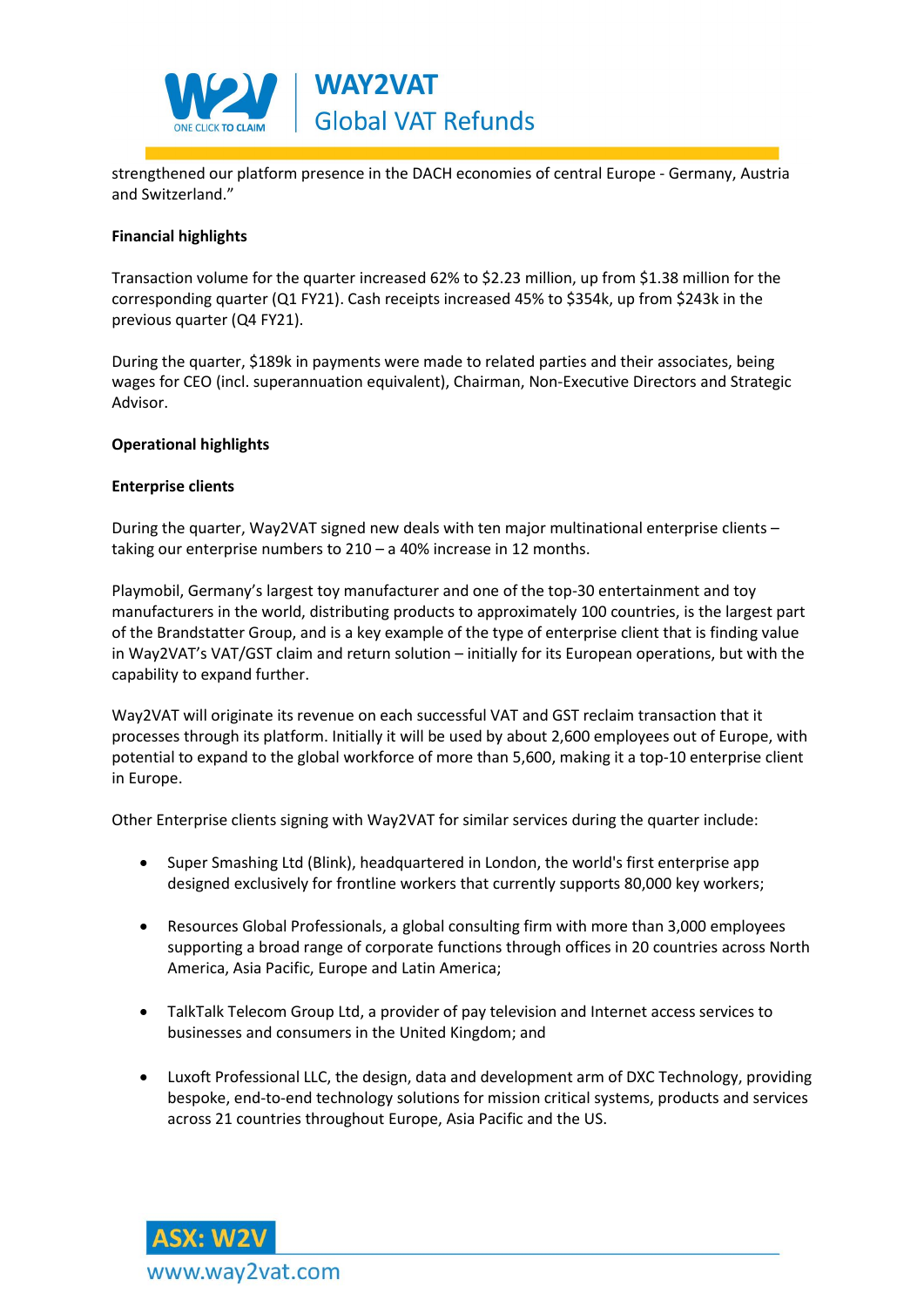

#### **Platform partnerships**

During the quarter the number of Small and medium sized business (SMBs) accessing Way2VAT capability through accounting software integrations increased 7%, from 700 to 750. These partnerships and integrations with platforms such as Allocate, Elmo, Yokoy, Zoho and Xero enable Way2VAT to strengthen its presence as a leader of automated VAT recovery software for the SMB market.

Post reporting period, Way2VAT entered a partnership with Circula, the largest expense management solution provider in Germany, to offer Circula clients use of Way2VAT's automated VAT claim and return solutions product for SMBs through two seamlessly integrated systems.

The new partnership will operate across thousands of organisations throughout Europe, with a particular focus on the DACH region, comprising Germany, Austria and Switzerland.

Circula provides online expenses management including invoice processing, corporate travel, payment, and auditing to companies across Europe. It also has an integration with popular accounting system DATEV, allowing the W2V platform to be seamlessly integrated through two systems– travel and expenses, and accounts payable – for the first time.

Circula will proactively offer the Way2VAY platform to clients. Way2VAT will originate its revenue from clients through a one-year contract based on each successful VAT reclaim transaction that it processes through the Way2VAT platform, with the ability to process large numbers of reclaims without substantially increasing the cost of processing.

#### **Product development**

As part of Way2VAT's growth strategy to expand the company product line, it is finalising a complementary product for the VAT/GST automated platform based on AIA (Way2Vat Patented technology), AI and computer vision technology. It will increase the potential of VAT reclaim globally as well as the revenue of the company.

Post quarter-end Way2VAT partnered with Railsbank to launch the Smart Spend Debit Mastercard® – the world's first spend card for the SMB and Enterprise market that fully automates VAT/GST returns from end-to-end.

Built to meet client demand for a product of this type, the card allows companies to submit spend receipts and capture invoices through Way2VAT's proprietary technology platform. The new technology is an end-to-end process from capture of the receipt through to payment that automatically analyses, reconciles, sorts, and submits documentation to foreign tax authorities.

Employees can simply spend their allocated amounts and the VAT/GST is automatically submitted with all relevant administration completed.

The card has a unique ruling engine that controls expenses per transaction by merchant, expense category, date, amount, and frequency. It provides businesses with more control over user spending and improves compliance, visibility, and transparency.

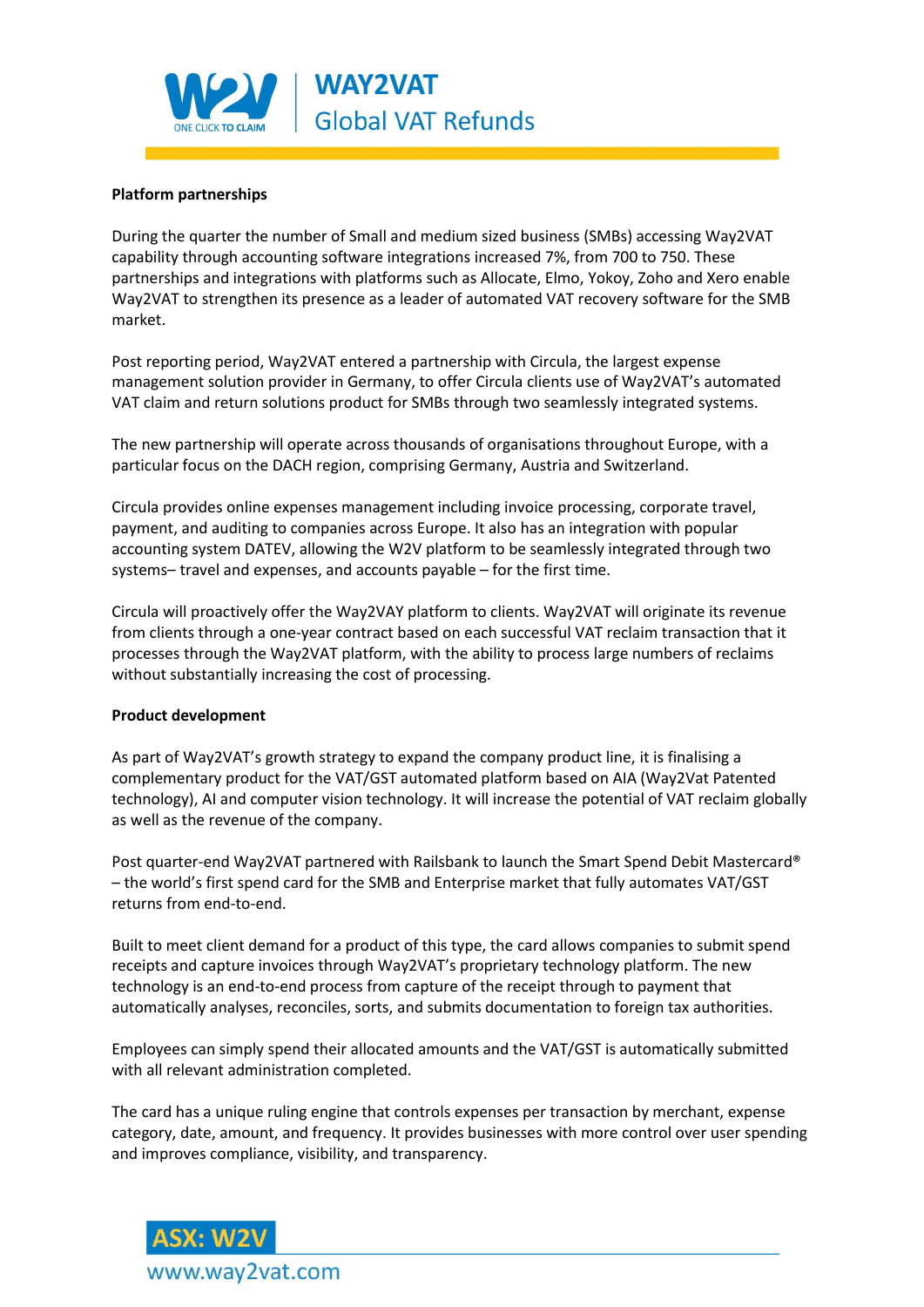

With Way2VAT being the first company to use patented artificial intelligence and deep-learning technology through the entire VAT reclaim process for improved efficiency, speed and fraud detection, the IPO proceeds on platform development are focused on:

- Auto supplier creation, allowing easier job allocation and onboarding;
- Commission and fees automation to auto calculate Way2VAT fees per invoice and claim, based on customer agreement; and
- Claim compliance to manage claim-related documents in the post-submission phase for audit.

During the quarter Way2VAT has reached 'production-ready' status for a new web application for full administration of users, corporate debit cards and expenses, and a new mobile application for cardholders/employees to track and manage their own expenses on the go.

The company is currently working on development of Infrastructure on AWS cloud to support platform scalability and quick rollout of new features; a new AI powered feature that authenticates the receipt's image against the made transaction data and alerts the user about possible mismatch; front-end development for a rich view of a new visual theme based on design guidelines to match the product's target market and personas; and back-end development for data handling, business logic, workflows and integration with third party providers.

#### **Patent applications**

Way2VAT continued liaison with the International Patent Office for its two recent patent applications: a full patent application for review for 'Systems and Methods for Document Image Analysis by Alignment of Document Image Sets to Spreadsheets'; and a patent application for Automated Invoice Analysis (AIA) for the full automation of VAT ID.

#### **Q1 FY22 Cashflow commentary**

Way2VAT's Operating cash outflows of \$1.83 million including \$1.13 million of Staff cost.

Use of funds update from the IPO, under Listing Rule 4.7C, is as follows:

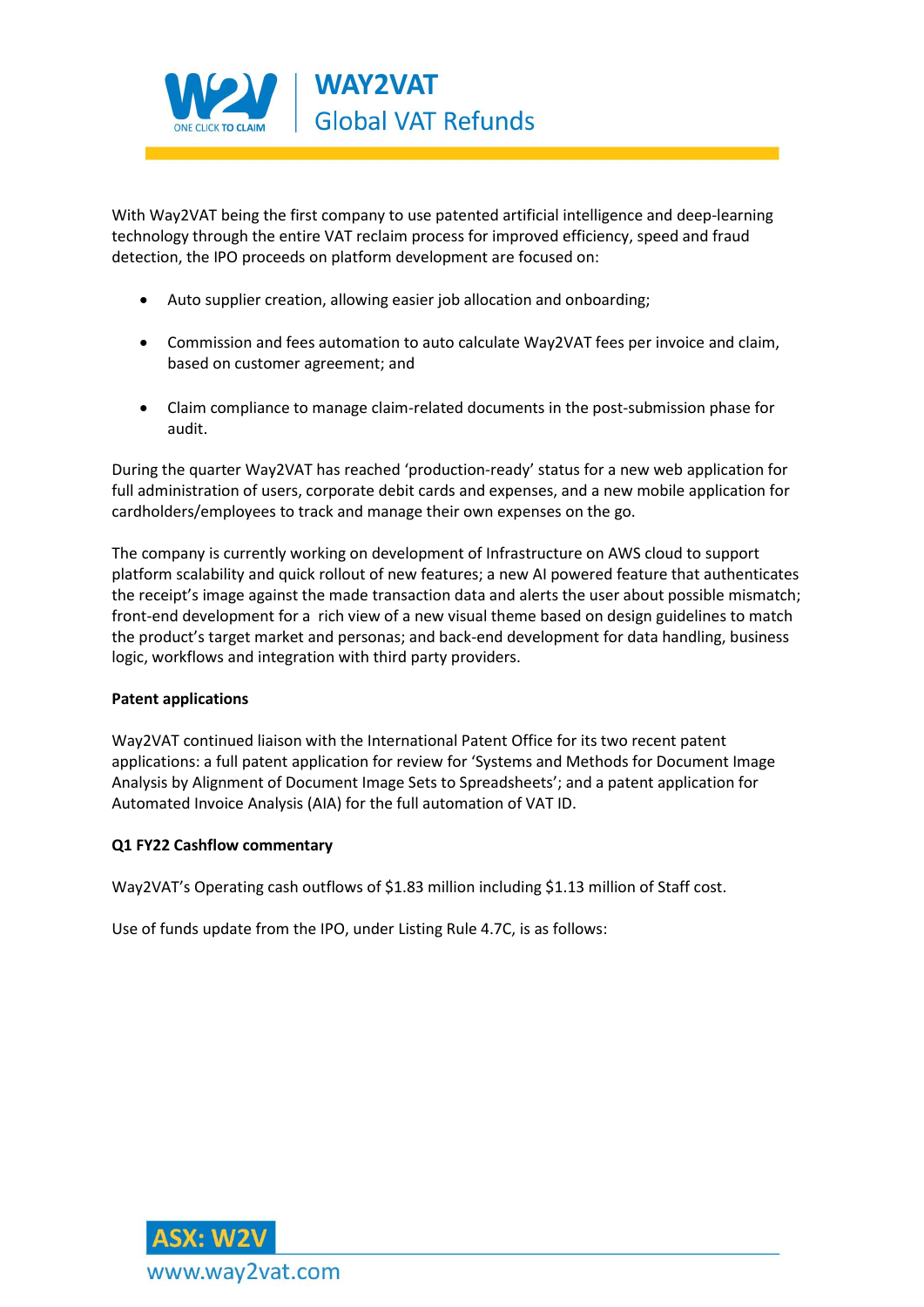

WAY2VAT **Global VAT Refunds** 

| <b>Use of Funds as per</b><br><b>Prospectus</b> | <b>Estimated</b><br>expenditure<br>(\$Thousands) | <b>Actual expenditure</b><br>(\$Thousands) | <b>Comment</b>                                                                                                                                                                               |
|-------------------------------------------------|--------------------------------------------------|--------------------------------------------|----------------------------------------------------------------------------------------------------------------------------------------------------------------------------------------------|
| <b>Sales and Marketing</b>                      | 343                                              | 577                                        | New Staff and service providers<br>to support growth and launch<br>of the new Product (Smart<br>Spending Card)                                                                               |
| <b>Research and</b><br>development              | 198                                              | 533                                        | New Product (Smart Spending<br>Card) development through<br>internal staff and third parties;<br>to be gradually offset during the<br>next 1-2 years through receipt<br>of government grants |
| <b>Compliance and security</b>                  | 18                                               | 117                                        | Mainly annual Financial<br>Statement and governance<br>reports related costs                                                                                                                 |
| <b>Customer fulfilment and</b><br>support       | 103                                              | 125                                        |                                                                                                                                                                                              |
| <b>Patent applications</b>                      | 3                                                | 3                                          |                                                                                                                                                                                              |
| General &<br><b>Administration</b>              | 85                                               | 476                                        | Timing of up front G&A<br>professional services payments;<br>new recruits to finance team                                                                                                    |
| <b>Working capital</b>                          | 45                                               | (460)                                      | Mainly adjustments related to<br>customers                                                                                                                                                   |
| Costs of the Offer                              | $\overline{\phantom{a}}$                         | -                                          |                                                                                                                                                                                              |
| <b>Total</b>                                    | 796                                              | 1,371                                      |                                                                                                                                                                                              |

*The above table also reflects the expenditure incurred during the quarter*

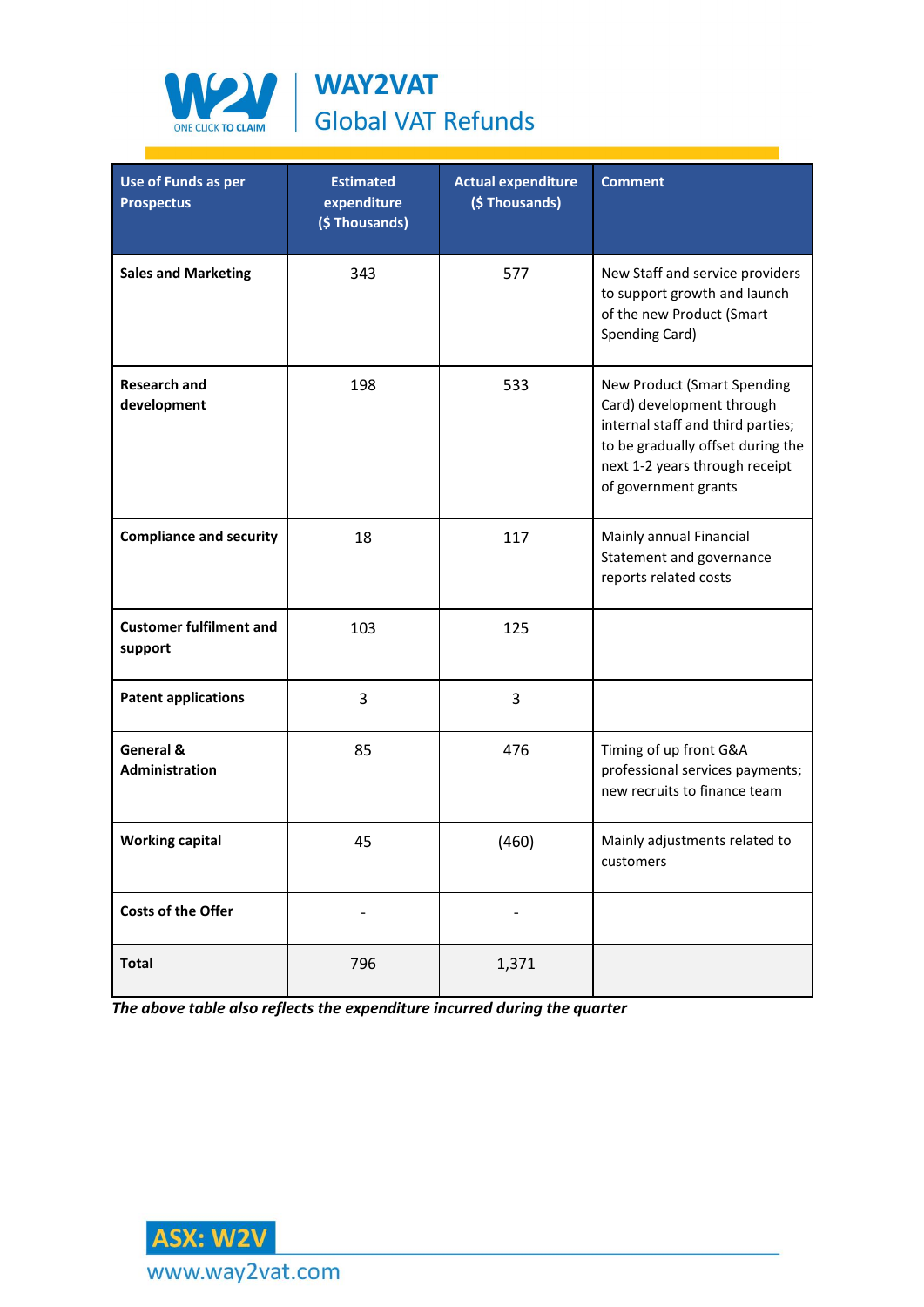

#### **Outlook**

Way2VAT Founder & CEO, Amos Simantov, said, "Our strong growth during the reporting period reflects our increased marketing and sales efforts and product evolution which has enabled us to harness improving market conditions with business, international and domestic travel and foreign Accounts Payable returning to more normal levels of activity since the beginning of the COVID-19 pandemic.

"The next 12 months are shaping up to be a very exciting time for the company. The world's first debit card with a VAT/GST embedded engine, our new Smart Spend Debit Mastercard will enable companies to improve their expense management and payment solution while saving costs as well as boosting their bottom line. In addition, as part of our growth strategy to expand the product line, we are finalising a complementary product for our VAT/GST automated platform based on AIA (Automated Invoice Analysis – Way2VAT Patented technology), AI (Artificial Intelligence) and computer vision technology.

"These product initiatives will provide additional scale for our patented technology platform. These will fuel the growth of our strengthening partner, Enterprise and SMB revenue so we can harness the accelerating trend for companies to automate and digitise their tax and compliance-related processes."

#### **Appendix 4C**

Please find **attached** the Company's Appendix 4C.

#### **WEBINAR DETAILS**

An investor webcast will take place at 3:00pm AEST on Monday 2 May 2022.

Following the briefing, participants will have an opportunity to ask questions via an online facility.

To register please use the following link: *[https://us02web.zoom.us/webinar/register/WN\\_UITbI9iaTeG4iaR4CThp-w](https://us02web.zoom.us/webinar/register/WN_UITbI9iaTeG4iaR4CThp-w)*

This announcement was authorised for release to the ASX by the Board of Way2VAT.

#### **ENDS**

For more information, please contact:

**Investors Media** Adrian Mulcahy **Tristan Everett** Market Eye Market Eye P: +61 438 630 422 P: +61 403 789 096 E: [adrian.mulcahy@marketeye.com.au](mailto:adrian.mulcahy@marketeye.com.au) E: [tristan.everett@marketeye.com.au](mailto:tristan.everett@marketeye.com.au)

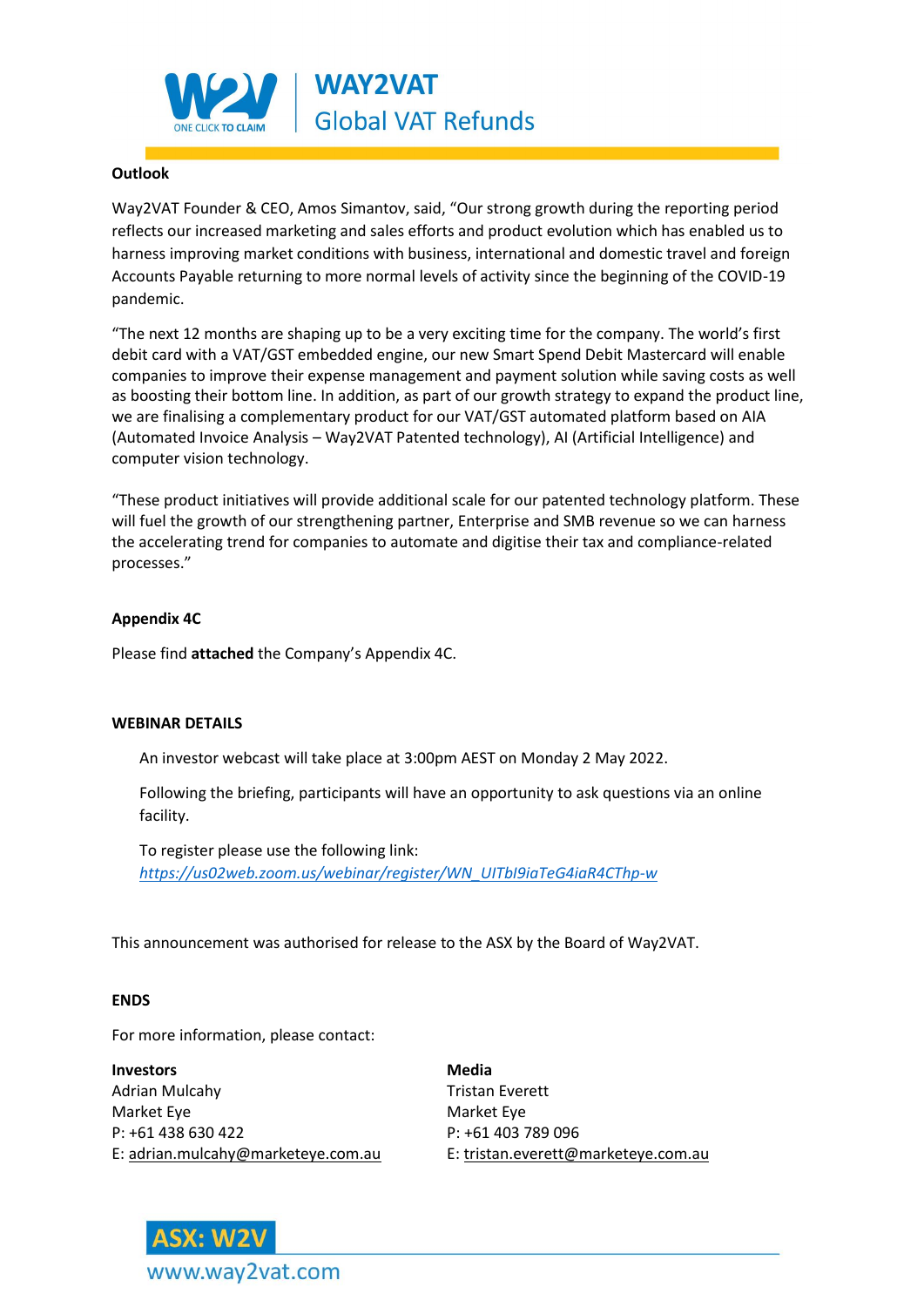

#### **About Way2VAT**

Way2VAT is a global fintech leader in automated VAT/GST claim and return solutions in over in 40 countries and in over 20 languages, serving hundreds of enterprise businesses worldwide. Way2VAT owns and operates a patented artificial intelligence technology that powers the world's first fully automated, end-to-end VAT reclaim platform.

Established in 2016, Way2VAT is headquartered in Tel Aviv with offices in the United Kingdom, the United States, France and Romania and has over 50 employees.

Used by more than 200 enterprise companies including Amdocs, EY Israel, MasterCard, eToro, Kimberly-Clark, Hitachi ABB, Mobileye Intel, RB, Willis Towers, Siemens-Israel, Daily Mail Group, Sage, Falck, Boston Red Sox, and Foot Locker Europe with customer retention over 97 per cent.

[www.way2vat.com](http://www.way2vat.com/)

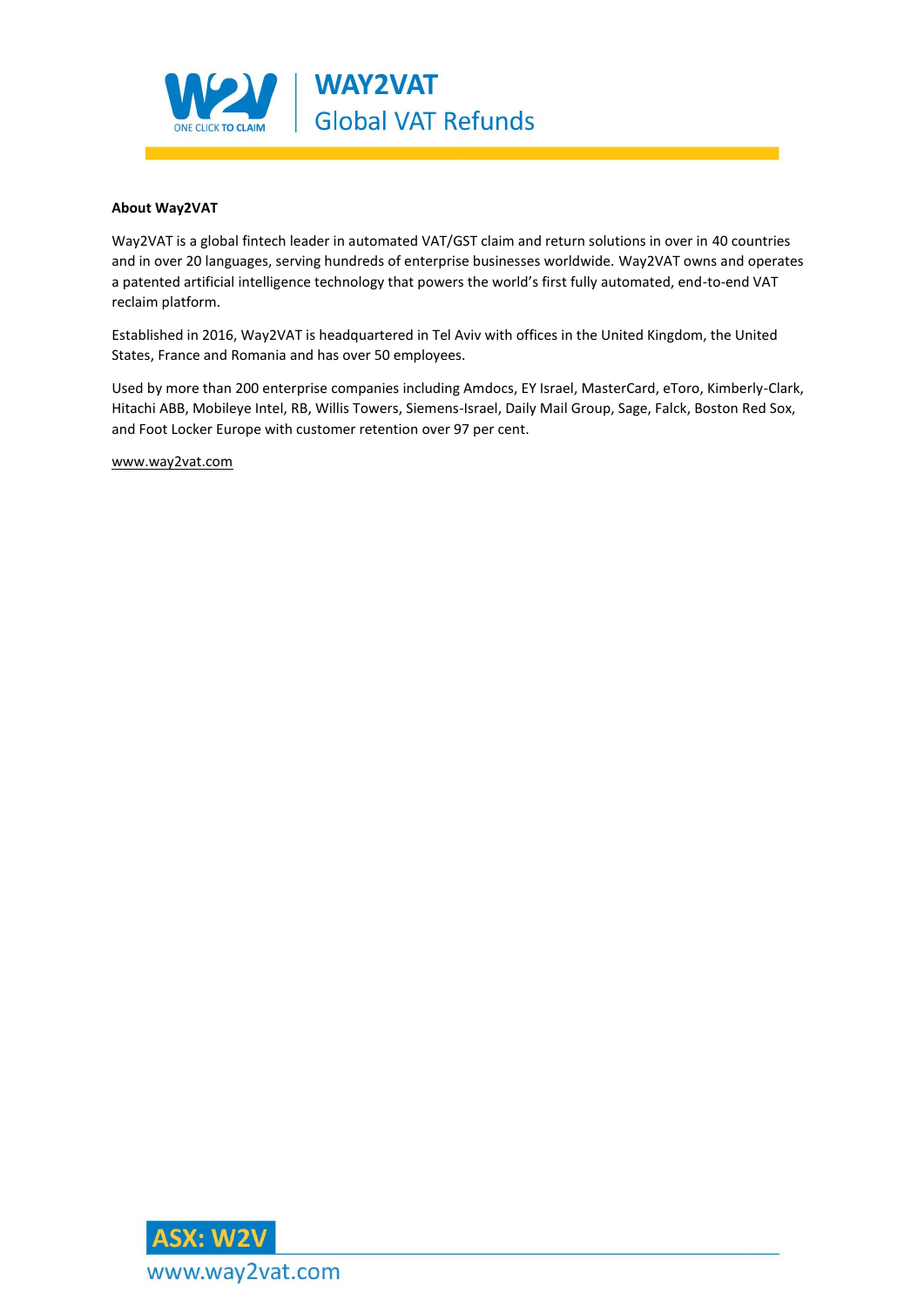# **Appendix 4C**

# **Quarterly cash flow report for entities subject to Listing Rule 4.7B**

| Name of entity                                  |                |  |
|-------------------------------------------------|----------------|--|
| <b>WAY 2 VAT LTD</b>                            |                |  |
| <b>ABN</b><br>Quarter ended ("current quarter") |                |  |
|                                                 | March 31, 2022 |  |

|       | <b>Consolidated statement of cash flows</b>         | <b>Current quarter</b><br>\$A'000 | Year to date<br>(3 months)<br>\$A'000 |
|-------|-----------------------------------------------------|-----------------------------------|---------------------------------------|
| 1.    | Cash flows from operating activities                |                                   |                                       |
| 1.1   | Refunded Collected from clients                     | 354                               | 354                                   |
| 1.1.1 | Adjustments related to clients                      | 105                               | 105                                   |
| 1.2   | Payments for                                        |                                   |                                       |
|       | research and development<br>(a)                     | (192)                             | (192)                                 |
|       | (b)<br>product manufacturing and operating<br>costs | (9)                               | (9)                                   |
|       | advertising and marketing<br>(c)                    | (150)                             | (150)                                 |
|       | leased assets<br>(d)                                | (106)                             | (106)                                 |
|       | staff costs<br>(e)                                  | (1, 126)                          | (1, 126)                              |
|       | (f)<br>administration and corporate costs           | (339)                             | (339)                                 |
| 1.3   | Dividends received (see note 3)                     |                                   |                                       |
| 1.4   | Interest received                                   |                                   |                                       |
| 1.5   | Interest and other costs of finance paid            | (3)                               | (3)                                   |
| 1.6   | Income taxes paid                                   | 58                                | 58                                    |
| 1.7   | Government grants and tax incentives                | 93                                | 93                                    |
| 1.8   | Other (provide details if material)                 |                                   |                                       |
| 1.9   | Net cash from / (used in) operating<br>activities   | (1, 315)                          | (1, 315)                              |

|     | Cash flows from investing activities |      |      |
|-----|--------------------------------------|------|------|
| 2.1 | Payments to acquire or for:          |      |      |
|     | entities<br>(a)                      | (81) | (81) |
|     | businesses<br>(b)                    |      |      |
|     | property, plant and equipment<br>(c) | (3)  | (3)  |
|     | investments<br>(d)                   |      |      |
|     | intellectual property<br>(e)         |      |      |
|     |                                      |      |      |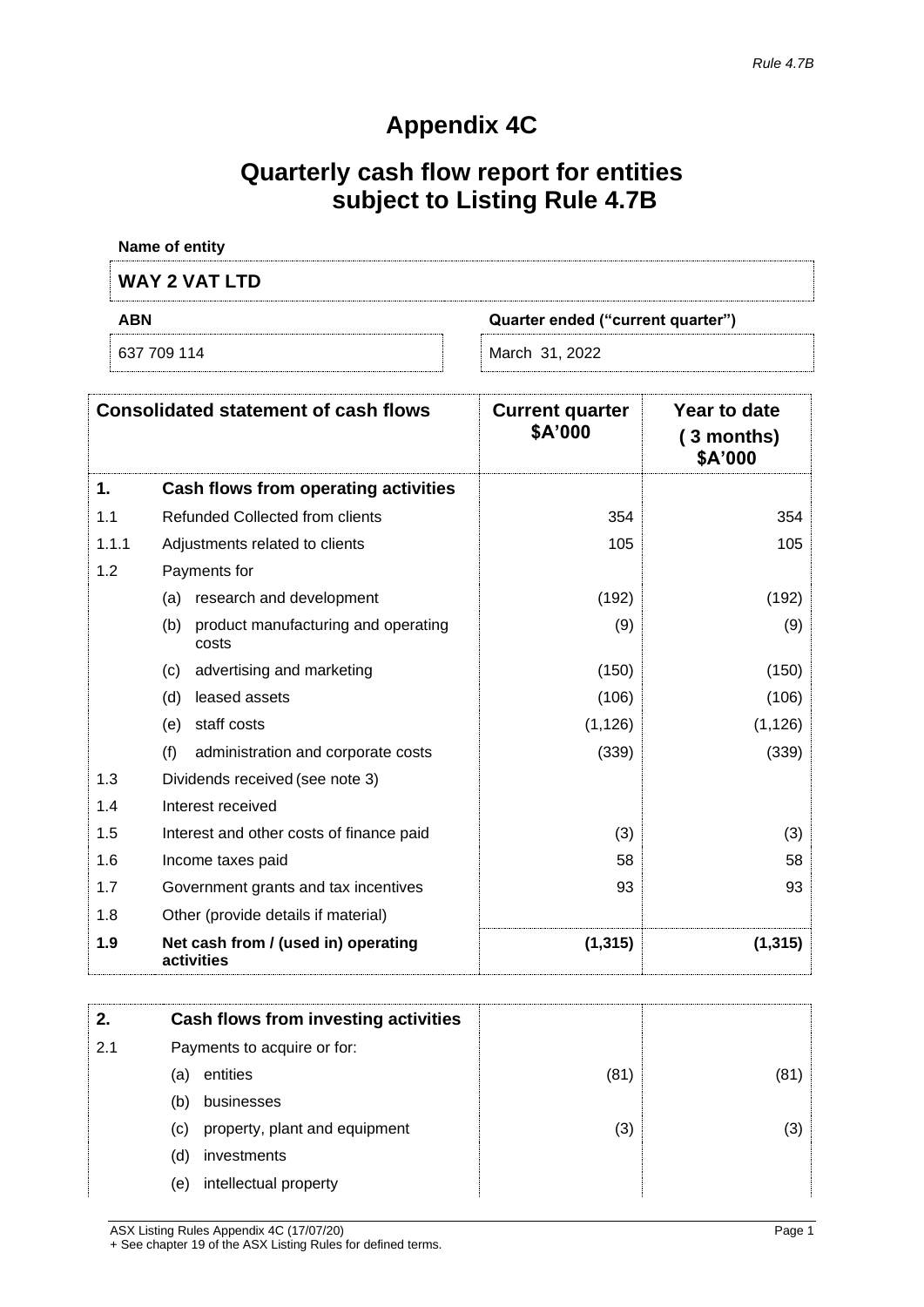|     | <b>Consolidated statement of cash flows</b>       | <b>Current quarter</b><br>\$A'000 | Year to date<br>(3 months)<br>\$A'000 |
|-----|---------------------------------------------------|-----------------------------------|---------------------------------------|
|     | (f)<br>other non-current assets                   |                                   |                                       |
| 2.2 | Proceeds from disposal of:                        |                                   |                                       |
|     | entities<br>(a)                                   |                                   |                                       |
|     | businesses<br>(b)                                 |                                   |                                       |
|     | property, plant and equipment<br>(c)              |                                   |                                       |
|     | (d)<br>investments                                |                                   |                                       |
|     | intellectual property<br>(e)                      |                                   |                                       |
|     | (f)<br>other non-current assets                   |                                   |                                       |
| 2.3 | Cash flows from loans to other entities           |                                   |                                       |
| 2.4 | Dividends received (see note 3)                   |                                   |                                       |
| 2.5 | Other (provide details if material)               |                                   |                                       |
| 2.6 | Net cash from / (used in) investing<br>activities | (84)                              | (84)                                  |

| 3.   | Cash flows from financing activities                                                          |      |      |
|------|-----------------------------------------------------------------------------------------------|------|------|
| 3.1  | Proceeds from issues of equity securities<br>(excluding convertible debt securities)          |      |      |
| 3.2  | Proceeds from issue of convertible debt<br>securities                                         |      |      |
| 3.3  | Proceeds from exercise of options                                                             |      |      |
| 3.4  | Transaction costs related to issues of<br>equity securities or convertible debt<br>securities |      |      |
| 3.5  | Proceeds from borrowings                                                                      |      |      |
| 3.6  | Repayment of borrowings                                                                       |      |      |
| 3.7  | Transaction costs related to loans and<br>borrowings                                          | (22) | (22) |
| 3.8  | Dividends paid                                                                                |      |      |
| 3.9  | Other (Cash refunded for clients)                                                             |      |      |
| 3.10 | Net cash from / (used in) financing<br>activities                                             | (22) | (22) |

|     | Net increase / (decrease) in cash and<br>cash equivalents for the period |          |          |
|-----|--------------------------------------------------------------------------|----------|----------|
| 4.1 | Cash and cash equivalents at beginning of<br>period                      | 4,308    | 4,308    |
| 4.2 | Net cash from / (used in) operating<br>activities (item 1.9 above)       | (1, 315) | (1, 315) |
| 4.3 | Net cash from / (used in) investing activities<br>(item 2.6 above)       | (84)     | (84)     |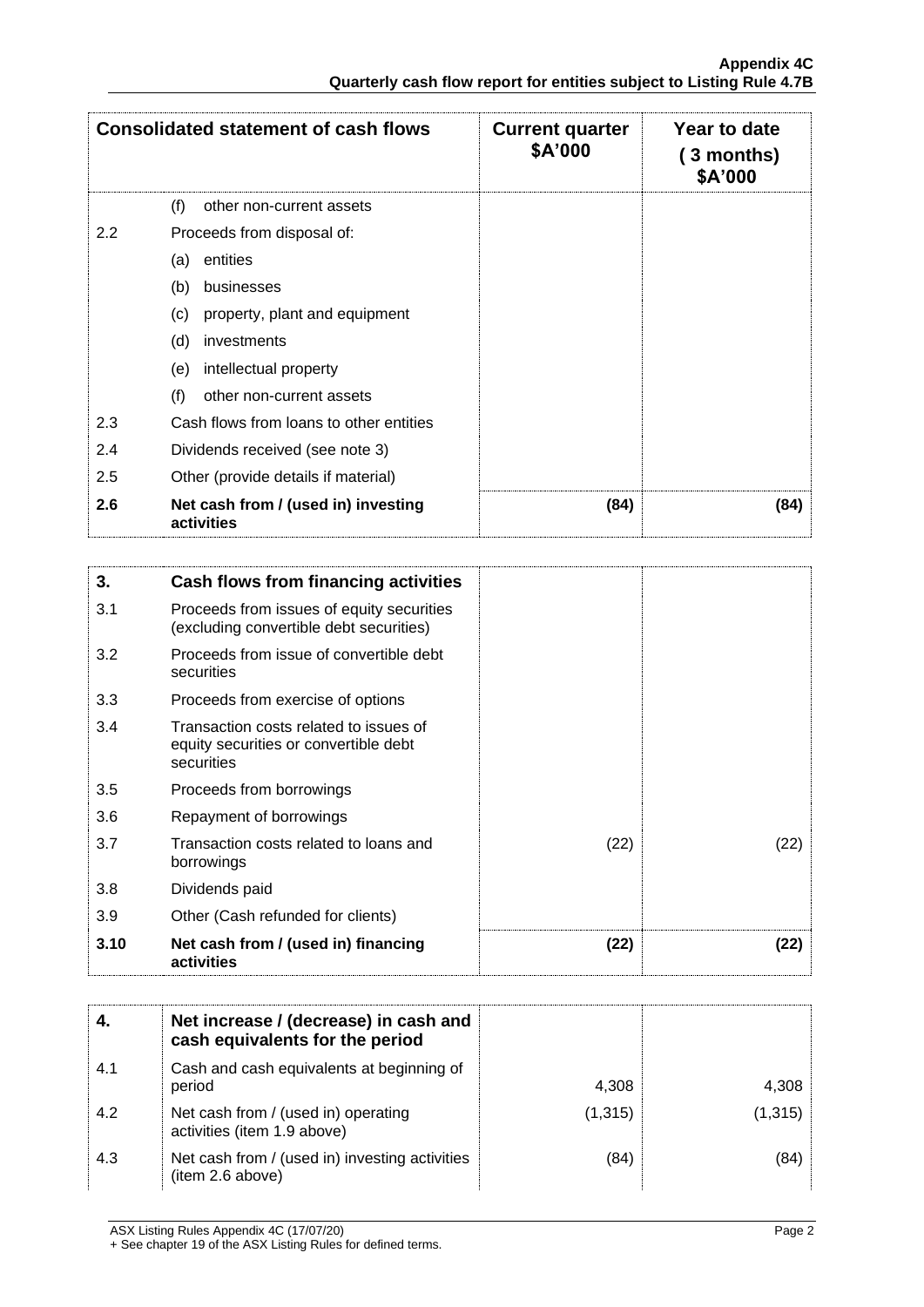|     | <b>Consolidated statement of cash flows</b>                         | <b>Current quarter</b><br>\$A'000 | Year to date<br>3 months)<br>\$A'000 |
|-----|---------------------------------------------------------------------|-----------------------------------|--------------------------------------|
| 4.4 | Net cash from / (used in) financing activities<br>(item 3.10 above) | (22)                              | 22).                                 |
| 4.5 | Effect of movement in exchange rates on<br>cash held                | (213)                             | (213)                                |
| 4.6 | Cash and cash equivalents at end of<br>period                       | 2,674                             | 2.674                                |

| 5.  | Reconciliation of cash and cash<br>equivalents<br>at the end of the quarter (as shown in the<br>consolidated statement of cash flows) to the<br>related items in the accounts | <b>Current quarter</b><br>\$A'000 | <b>Previous quarter</b><br>\$A'000 |
|-----|-------------------------------------------------------------------------------------------------------------------------------------------------------------------------------|-----------------------------------|------------------------------------|
| 5.1 | <b>Bank balances</b>                                                                                                                                                          | 2.674                             | 4.308                              |
| 5.2 | Call deposits                                                                                                                                                                 |                                   |                                    |
| 5.3 | <b>Bank overdrafts</b>                                                                                                                                                        |                                   |                                    |
| 5.4 | Other (provide details)                                                                                                                                                       |                                   |                                    |
| 5.5 | Cash and cash equivalents at end of<br>quarter (should equal item 4.6 above)                                                                                                  | 2,674                             | 4.308                              |

| 6.  | Payments to related parties of the entity and their<br>associates                                                                                           | <b>Current quarter</b><br><b>\$A'000</b> |
|-----|-------------------------------------------------------------------------------------------------------------------------------------------------------------|------------------------------------------|
| 6.1 | Aggregate amount of payments to related parties and their<br>associates included in item 1                                                                  | (189)                                    |
| 6.2 | Aggregate amount of payments to related parties and their<br>associates included in item 2                                                                  |                                          |
|     | Note: if any amounts are shown in items 6.1 or 6.2, your quarterly activity report must include a description of, and an<br>explanation for, such payments. |                                          |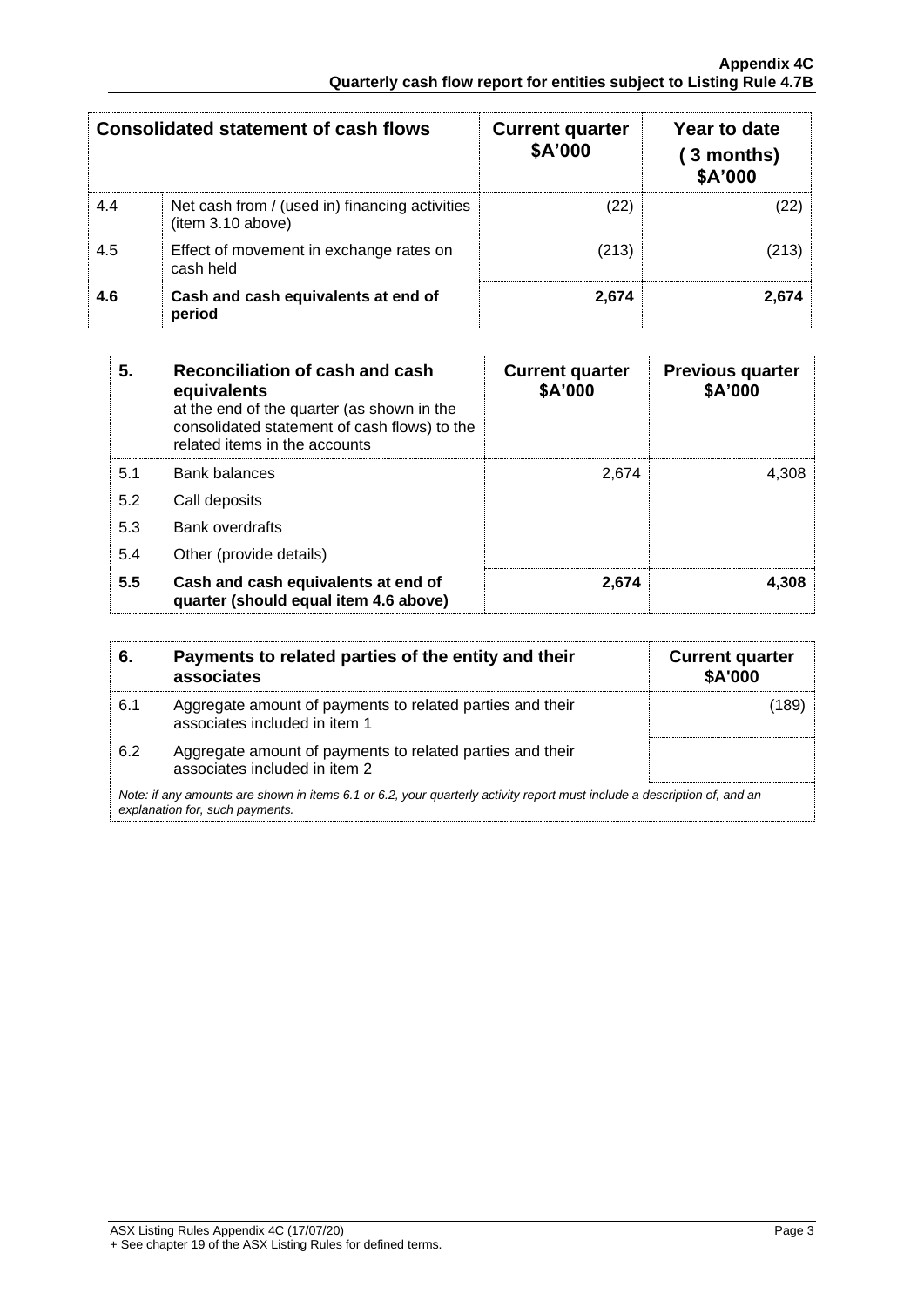| 7.  | <b>Financing facilities</b><br>Note: the term "facility' includes all forms of financing<br>arrangements available to the entity.<br>Add notes as necessary for an understanding of the<br>sources of finance available to the entity.                                                                                                               | <b>Total facility</b><br>amount at quarter<br>end<br>\$A'000 | Amount drawn at<br>quarter end<br>\$A'000 |
|-----|------------------------------------------------------------------------------------------------------------------------------------------------------------------------------------------------------------------------------------------------------------------------------------------------------------------------------------------------------|--------------------------------------------------------------|-------------------------------------------|
| 7.1 | Loan facilities                                                                                                                                                                                                                                                                                                                                      | 1,115                                                        | (1, 115)                                  |
| 7.2 | Credit standby arrangements                                                                                                                                                                                                                                                                                                                          |                                                              |                                           |
| 7.3 | Other (please specify)                                                                                                                                                                                                                                                                                                                               |                                                              |                                           |
| 7.4 | <b>Total financing facilities</b>                                                                                                                                                                                                                                                                                                                    | 1,115                                                        | (1, 115)                                  |
|     |                                                                                                                                                                                                                                                                                                                                                      |                                                              |                                           |
| 7.5 | Unused financing facilities available at quarter end                                                                                                                                                                                                                                                                                                 |                                                              | O                                         |
| 7.6 | Include in the box below a description of each facility above, including the lender, interest<br>rate, maturity date and whether it is secured or unsecured. If any additional financing<br>facilities have been entered into or are proposed to be entered into after quarter end,<br>include a note providing details of those facilities as well. |                                                              |                                           |
|     |                                                                                                                                                                                                                                                                                                                                                      |                                                              |                                           |

| 8.  | Estimated cash available for future operating activities                                                                                                                                                                        | \$A'000  |  |
|-----|---------------------------------------------------------------------------------------------------------------------------------------------------------------------------------------------------------------------------------|----------|--|
| 8.1 | Net cash from / (used in) operating activities (item 1.9)                                                                                                                                                                       | (1, 315) |  |
| 8.2 | Cash and cash equivalents at quarter end (item 4.6)                                                                                                                                                                             | 2,674    |  |
| 8.3 | Unused finance facilities available at quarter end (item 7.5)                                                                                                                                                                   | 0        |  |
| 8.4 | Total available funding (item $8.2 +$ item $8.3$ )                                                                                                                                                                              | 2,674    |  |
| 8.5 | Estimated quarters of funding available (item 8.4 divided by<br>item 8.1)                                                                                                                                                       | 2.03     |  |
|     | Note: if the entity has reported positive net operating cash flows in item 1.9, answer item 8.5 as "N/A". Otherwise, a<br>figure for the estimated quarters of funding available must be included in item 8.5.                  |          |  |
| 8.6 | If item 8.5 is less than 2 quarters, please provide answers to the following questions:                                                                                                                                         |          |  |
|     | 8.6.1<br>Does the entity expect that it will continue to have the current level of net operating<br>cash flows for the time being and, if not, why not?                                                                         |          |  |
|     | Answer: N/A                                                                                                                                                                                                                     |          |  |
|     | 8.6.2<br>Has the entity taken any steps, or does it propose to take any steps, to raise further<br>cash to fund its operations and, if so, what are those steps and how likely does it<br>believe that they will be successful? |          |  |
|     | Answer: N/A                                                                                                                                                                                                                     |          |  |
|     | 8.6.3<br>Does the entity expect to be able to continue its operations and to meet its business<br>objectives and, if so, on what basis?                                                                                         |          |  |
|     | Answer: N/A                                                                                                                                                                                                                     |          |  |
|     | Note: where item 8.5 is less than 2 quarters, all of questions 8.6.1, 8.6.2 and 8.6.3 above must be answered.                                                                                                                   |          |  |
|     |                                                                                                                                                                                                                                 |          |  |